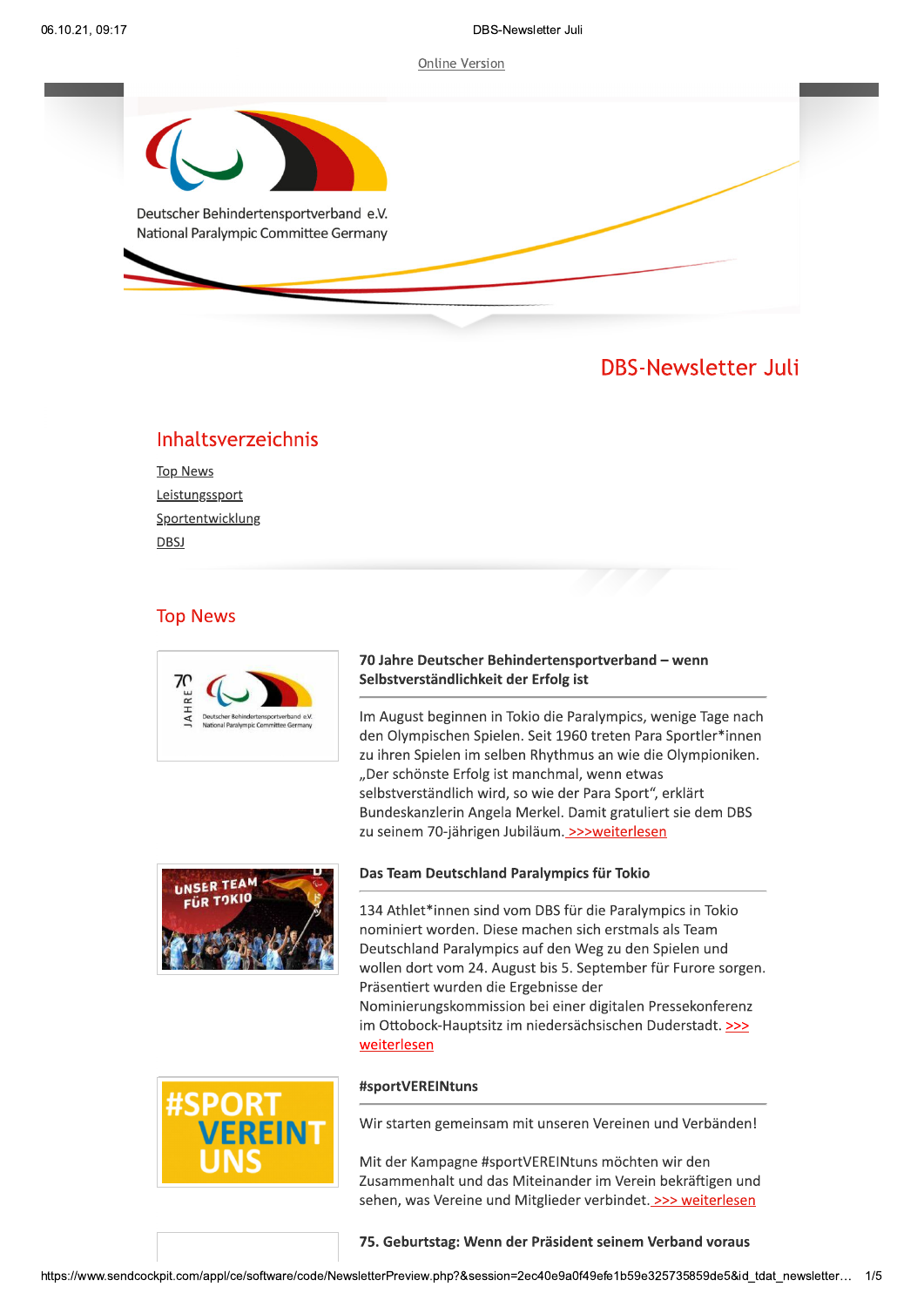ist

Wenn der Präsident seinem Verband um fünf Jahre voraus ist: Der Gründungstag des Deutschen Behindertensportverbandes jährte sich am 4. Juli zum 70. Mal, wenige Wochen später feiert nun Präsident Friedhelm Julius Beucher seinen 75. Geburtstag. Bereits seit zwölf Jahren steht der "exzessive Ehrenamtler" an der Spitze des größten Behindertensportverbandes der Welt. >>> weiterlesen

# Leistungssport



# Einkleidung für das Team Deutschland Paralympics - "Ein ganz besonderer Moment"

Nach der offiziellen Nominierung der 134 Athlet\*innen für die Paralympischen Spiele folgt nun die Einkleidung des Teams von adidas. Für die insgesamt 275-köpfige Delegation wurden 550 Koffer gepackt. Um dieses logistische Meisterwerk zu bewerkstelligen, stellte die Firma OSMAB eine Lagerhalle in der Nähe des DBS in Frechen zur Verfügung. >>> weiterlesen



### Markus Rehm darf nicht an Olympischen Spielen teilnehmen

Der Internationale Sportgerichtshof CAS hat die Klage des Leverkusener Para-Weitsprungweltrekordlers auf eine Zulassung in gesonderter Wertung abgewiesen. "Es ist schön zu sehen wie inklusiv die Eröffnungsfeier zelebriert wurde, nur stellt sich für mich die Frage, ob Menschen mit Handicap nur medienwirksam für die eigene Sache/ das Image inszeniert werden oder ob es wirklich gelebte Inklusion ist!?" fragte Rehm sich nach der Entscheidung. >>> weiterlesen



# "Ich will mit einer Medaille heimkommen"

Para Radsport: Nach vier Paralympics-Teilnahmen als Rollstuhlbasketballerin und dem Gewinn der Goldmedaille 2012 in London kämpft Annika Zeyen in Tokio erstmals als Individualsportlerin um Medaillen. Die Generalprobe bei der Para Radsport WM in Portugal ist mit drei Medaillen bereits geglückt. >>> weiterlesen



# Rollstuhlbasketball-Rookie Bergenthal: "Positive Vibes verbreiten"

Lisa Bergenthal feiert in Tokio ihre Premiere bei den Paralympischen Spielen - mit 21 Jahren. Sie ist eine von fünf Debütantinnen im Team der deutschen Rollstuhlbasketballerinnen. Gerechnet hatte Bergenthal mit der Nominierung für die Spiele freilich nicht - zumal sie coronabedingt über ein Jahr keine Spielpraxis sammeln konnte und als Einzige noch keine WM oder EM spielte. >>> weiterlesen



#### In Bestform und neuer Rolle zu den Paralympics

Im Verein hat Thomas Böhme alles gewonnen, was es im Rollstuhlbasketball zu gewinnen gibt. Nun möchte der pfeilschnelle Topscorer mit der deutschen Nationalmannschaft bei den Paralympics die Hammer-Gruppe in der Vorrunde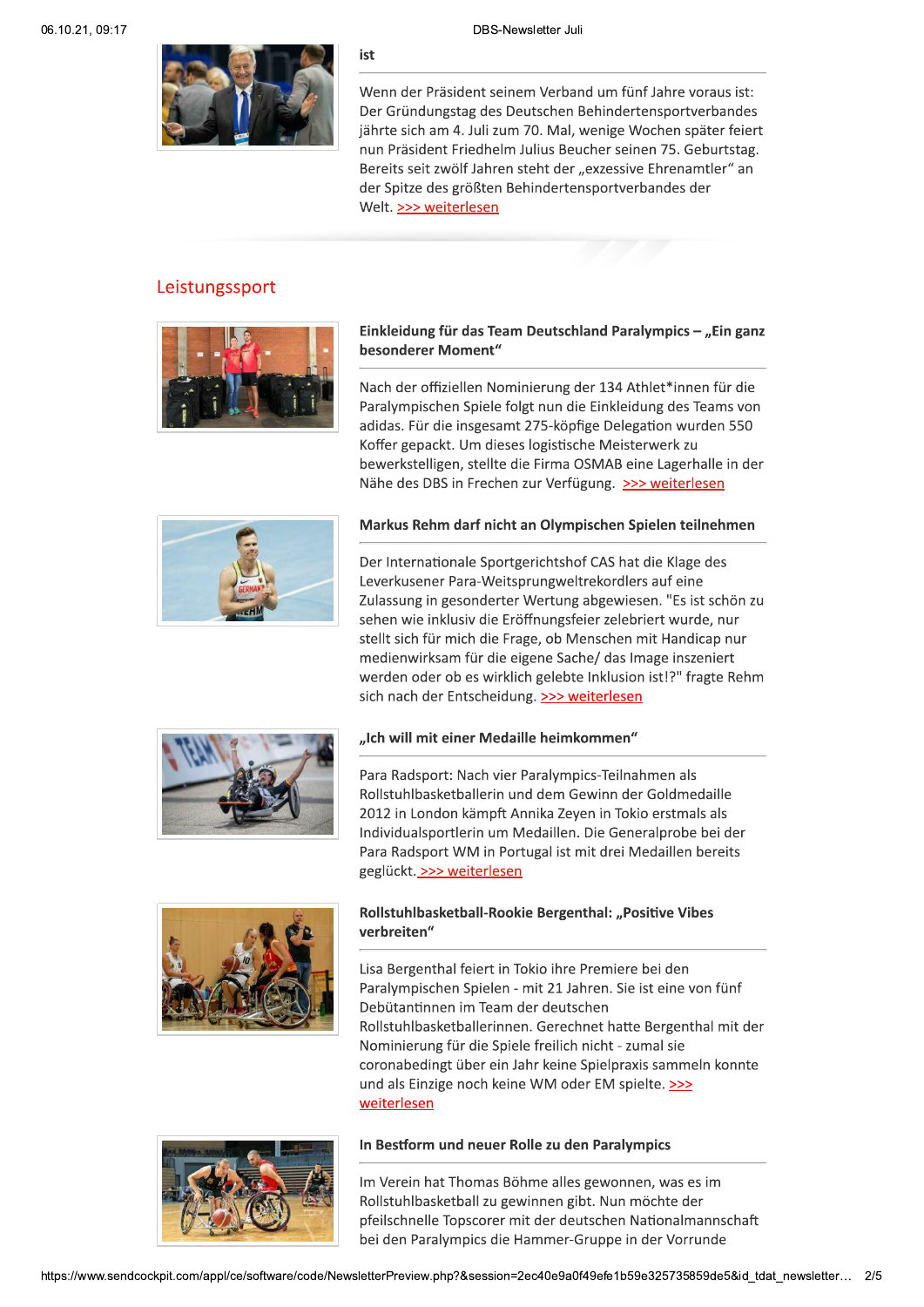überstehen - und überraschen. Er ist sechsmaliger deutscher Meister, gewann sieben Mal den DRS-Pokalsieger, zwei Mal die Champions League und sogar den Weltpokal. >>> weiterlesen



# Paralympics 2032 in Brisbane: Beucher "ein großes Stück traurig"

Die Paralympics 2032 finden im australischen Brisbane statt. Diese bereits zu erwartende Entscheidung trafen Mitglieder des Internationalen Olympischen Komitees (IOC) am Mittwoch. DBS-Präsident Friedhelm Julius Beucher zeigt sich enttäuscht, zumal sich mit der Initiative Rhein-Ruhr auch eine deutsche Bewerbung Hoffnung auf die Ausrichtung der Spiele 2032 gemacht hat. >>> weiterlesen



# "Ein gutes Zeichen für Inklusion" – European Championships Munich 2022 mit Para Kanu und Para Rudern

Die European Championships Munich 2022 werden bunter, spannender und vielfältiger: Zwölf Wettbewerbe im Para Kanu sowie vier im Para Rudern vervollständigen das Sportprogramm der Multisportveranstaltung. Eine der hoffnungsvollen Athletinnen aus deutscher Sicht ist Para Kanutin Felicia Laberer. Die sympathische Berlinerin komplettiert die crossmediale Doku-Reihe "Class of 22". >>> weiterlesen



#### PRZ Frechen ist Paralympisches Trainingszentrum

Das Pferdesport- und Reittherapie-Zentrum (PRZ) der Gold-Kraemer-Stiftung (GKS) erhält als erste Reitsportanlage in Deutschland die Anerkennung zu einem Paralympischen Trainingszentrum. Nach der Eröffnung des Trainingszentrums im Mai überreichte DBS-Präsident Friedhelm Julius Beucher nun die offizielle Tafel. >>> weiterlesen



#### Anja Hirschmüller ist Sportärztin des Jahres

Die Gesellschaft für Orthopädisch-Traumatologische Sportmedizin (GOTS) hat Prof. Dr. Anja Hirschmüller als Sportärztin des Jahres ausgezeichnet. Seit 2006 betreut Hirschmüller die deutschen Para Radsportler\*innen und hat das Team Deutschland Paralympics bereits bei vier Paralympischen Spielen begleitet, seit 2017 ist sie die Leitende Ärztin Leistungssport des Deutschen Behindertensportverbandes. >>> weiterlesen

# Sportentwicklung



#### Ein wichtiger Meilenstein im Herzsport

Auf Initiative des Deutschen Behindertensportverbandes können Herzsportgruppen unter gewissen Voraussetzungen seit dem 4. August 2021 ohne die ständige Anwesenheit von verantwortlichen Ärzt\*innen durchgeführt werden. >>> weiterlesen

Großes Interesse an den Neuregelungen im Herzsport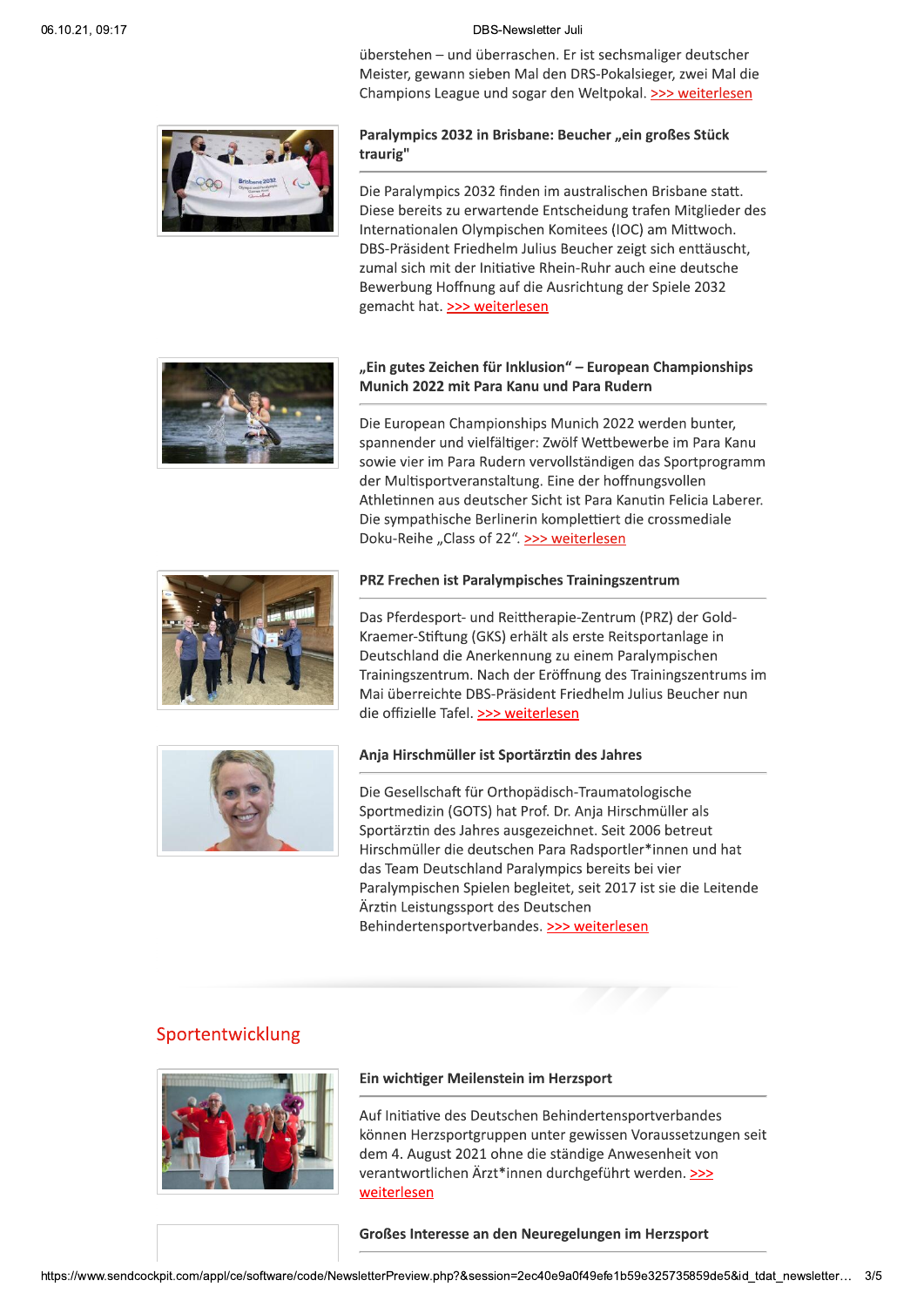



Mit über 650 Teilnehmer\*innen waren die Online-Infoveranstaltungen des Deutschen Behindertensportverbands (DBS) zu den Neuregelungen im Herzsport bereits nach wenigen Tagen ausgebucht. Anlass der Veranstaltungen: Herzsportgruppen können zukünftig auch ohne die ständige Anwesenheit eines\*einer verantwortlichen Ärzt\*in durchgeführt werden. >>> weiterlesen

#### Podklusion: Podcast zum Thema Inklusion in Leichter Sprache

Sie haben ein ehrgeiziges Ziel: Im Rahmen des Projektes "Regionale inklusive Bewegung-, Sport-, Gesundheits- und Freizeitangebote (RinkA)" möchten vier Studierende des Fachbereichs Sozialwesen der Hochschule Fulda möglichst vielen Menschen den Zugang zu Gesundheitsinformationen über einen Podcast in Leichter Sprache ermöglichen. In Folge 18 erklären sie, was das Deutsche Sportabzeichen ist und wie man es erhalten kann. >>> weiterlesen

# Inklusionspreis Sport 2021 für sächsische Vereine -Bewerbungsfrist verlängert



Zum zweiten Mal vergibt der Sächsische Behinderten- und Rehabilitationssportverband (SBV) den "Inklusionspreis Sport 2021 für sächsische Vereine". Die Bewerbungsfrist für den Inklusionspreis Sport 2021 wurde bis zum 31. August dieses Jahres verlängert. Vereine können sich selbst bewerben oder durch Dritte vorgeschlagen werden. >>> weiterlesen



### Sportcamps der Landesverbände

Einige DBS-Landesverbände veranstalten in den kommenden Wochen Sportcamps für Menschen mit und ohne Behinderung. Alle wichtigen Infos zu diesen und anderen Veranstaltungen gibt's auf der Seite parasport.de >>> weiterlesen



## Handbuch Behindertensport: Goalball

Der Ballsport für sehbehinderte und blinde Sportler\*innen wird mit einem Klingelball gespielt. Damit alle die gleichen Voraussetzungen haben werden Dunkelbrillen getragen. Beim Goalball werden pro Spiel bis zu 100 Torchancen auf beiden Seiten erarbeitet. Weitere Infos zu dieser Sportart erhaltet ihr im Handbuch Behindertensport. >>> weiterlesen

# **DBSI**



#### Das Grüne Band 2021

Die 50 Preisträger für "Das Grüne Band" 2021 stehen fest. Auch die Para Leichtathleten des TSV Bayer 04 Leverkusen werden in diesem Zuge für ihre hervorragende Talentförderung und Nachwuchsarbeit ausgezeichnet. >>> weiterlesen